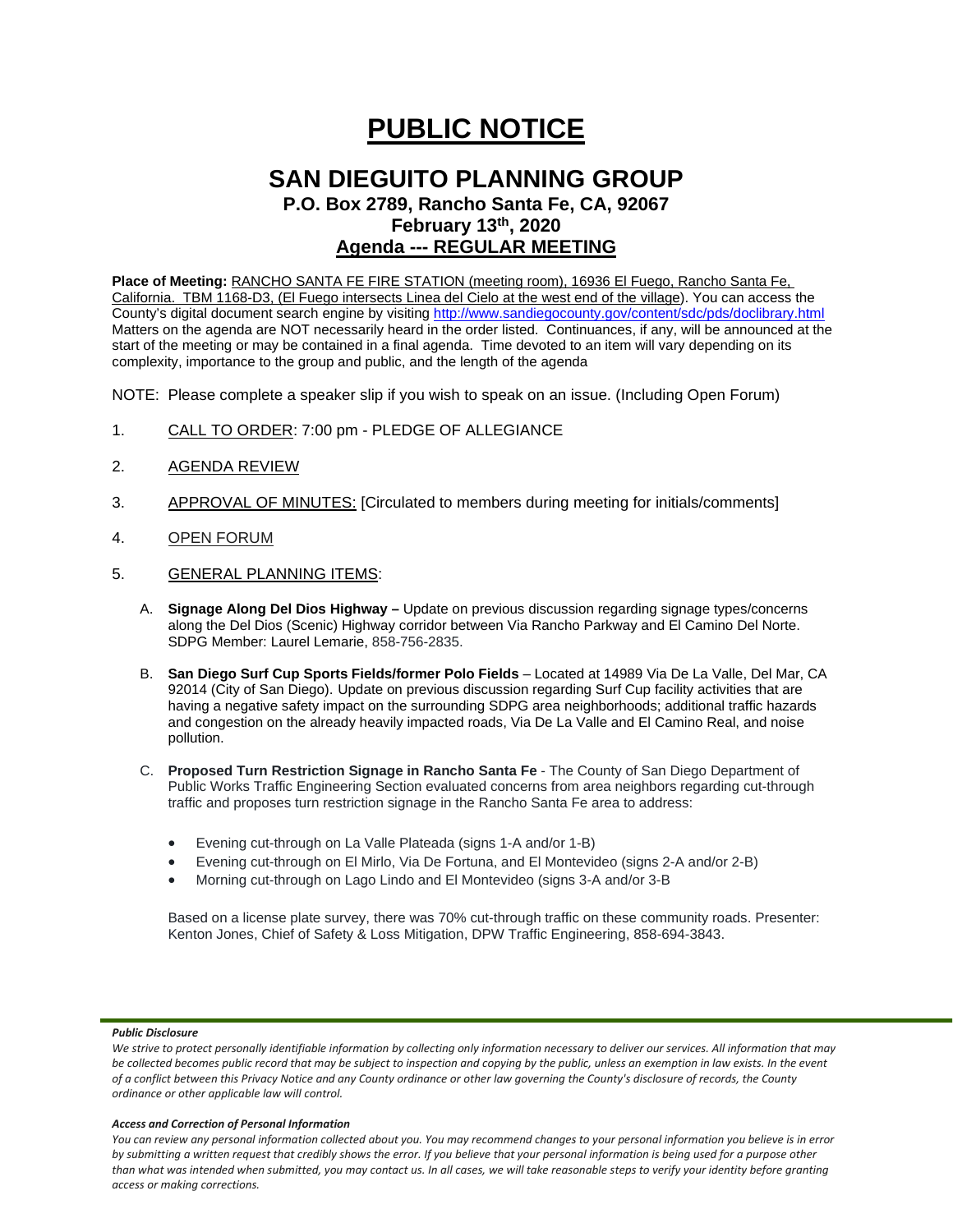D. **Road Repair List -** SDPG members to submit County maintained road repair list. This is not a road resurfacing request list. Specifically, road segments recently degraded by 2019-2020 rainy season. List to be compiled and voted on at the March 2020 SDPG meeting for submitting to DPW.

## 6. MAJOR PROJECTS AND LAND USE ITEMS:

- A. **PDS2018-VAC-18-003 Vacation - Open Space**. 4.66 acre lot with an existing residence at 20445 Fortuna del Sur, Elfin Forest, CA 92029, APN: 679-090-19, closest cross street: Seaquest Trail. Owner: Todd Frank, 760-822-4360; Applicant's Representative: Rob Russell (Accurate Land Survey), 619-445-0110; County PDS Planner: Nicolas Gustafson, 858-495-5351; SDPG Member: Doug Dill, 760-420-7909. *Continue to February 2020 SDPG Meeting*
- B. **PDS2019-TPM-21275 Tentative Parcel Map (Lot Split)**. Project proposes to divide a 4.7 acre parcel into two parcels. One parcel will contain the exist house. Located at 17474 Via de Fortuna, RSF, CA 92067, closest cross street: Los Morros; APN: 266-091-21-00. Owner: Jodi Bible, 858-481-1295; PDS Planner: David Cook directly, 858-505-6429; SDPG Member: Beth Nelson, 858-353-5773. *Continue to February 2020 SDPG Meeting*
- **C. PDS219-VAR-19-022 SDG&E Reliability Switch Change-Out Noise Variance** Courtesy notification from PDS concerning SDG&E to perform trenching, cable pulling, retaining wall construction, setting an above ground facility at the intersection of El Montevideo and Paseo Delicias in Rancho Santa Fe Village, near APN: 265-213-20 -00. All work to be done during normal daylight hours with the exception of removal of subsurface switch from manhole, cable pulling and underground connections. SDG&E Contact: Steve Bancroft, 619-517-5564; PDS Planner: Souphalak Sakdarak, 858-495-5214. No action required of SDPG**.** *Continue to February 2020 SDPG Meeting*
- D. **PDS2019-AD-19-029 Cheval Small Winery Admin Permit.** Re-classify existing boutique winery to "Small Winery" per County Section 7050 for growing, crushing, fermenting, bottling and storage of wine for on-site sales, promotion and events. Located in Eden Valley at 2919 Hill Valley Drive, Escondido, 92029; APN: 232- 491-02-00. Applicant: Donna Kaufman, 760-690-6617; County Planner, Souphalak Sakdarak, 858-495- 5214; SDPG Member: Susan Williams, 760-212-3280. *Continue to February 2020 SDPG Meeting*
- E. **RSF Village Site Plan Wavier** Proposed interior and exterior changes to an existing commercial complex, landscaping, lighting, repainting and new windows; located at 6024 Paseo Delicias (Block C), Rancho Santa Fe, CA, APN: 266-283-0600. Rancho Santa Fe Association approved the changes on July 18, 2019. Applicant: Zeke Wooley, 858-597-6011; Contact: Tim Seaman (Champion Permits), 619-993-8846; PDS Planner: AJ Morales, 858-694-3036.
- F. **RSF Village ADA Ramp Installation** Submit any comments regarding installation of ADA compliant curb ramps due to recent staircase improvement at the Morgan Stanley building across the street; located at Avenida Acacias and La Flecha. DPW Contact: Keith Kezer, Project Manager, 858-694-3013.
- G. **PDS2020-ER-20-08-003/PDS2016-LDGRMJ-30097 Habitat Loss Permit** Hidden Canyon Grading Project, three residential lot subdivision, involves the excavation of 6,034 cubic yards, fill 102,425 cubic yards and the import of 96,391 cubic yards of material. Located off Rancho Summit Drive, east of the City of Encinitas, south of the City of San Marcos, north of Rancho Santa Fe, APN: 223-081-50,223-081-49, 223- 081-48. Comments due 4:00 pm, March 23, 2020. Applicant: David Resnick, Boulder, Colorado; PDS Planner: Jenna Roady, 858-495-5437.

## 7. ADMINISTRATIVE MATTERS:

**A.** Community Reports

## *Public Disclosure*

#### *Access and Correction of Personal Information*

*You can review any personal information collected about you. You may recommend changes to your personal information you believe is in error by submitting a written request that credibly shows the error. If you believe that your personal information is being used for a purpose other than what was intended when submitted, you may contact us. In all cases, we will take reasonable steps to verify your identity before granting access or making corrections.*

We strive to protect personally identifiable information by collecting only information necessary to deliver our services. All information that may *be collected becomes public record that may be subject to inspection and copying by the public, unless an exemption in law exists. In the event of a conflict between this Privacy Notice and any County ordinance or other law governing the County's disclosure of records, the County ordinance or other applicable law will control.*